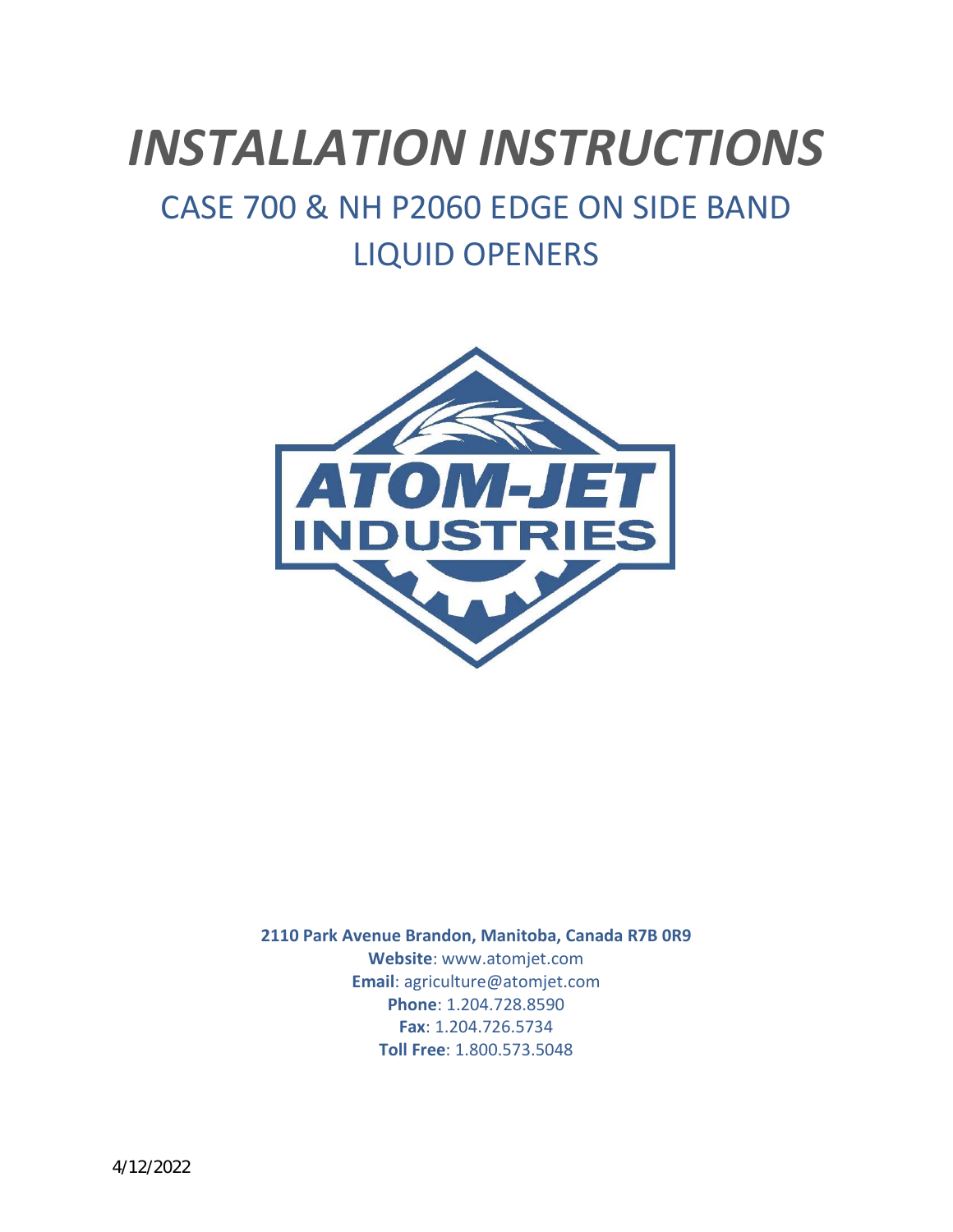## IMPORTANT WARRANTY/GUARANTEE INFORMATION DO NOT DESTROY

Any claims under the guarantee must be COMPLETED BY OCTOBER 31 IN THE YEAR OF PURCHASE to qualify for a full refund. To satisfy a claim, Atom-Jet Industries must be given the opportunity during the seeding season to rectify the problem or issue, if NOT THE GUARANTEE IS NULL AND VOID. Wear under normal use is not covered by warranty/guarantee.

To activate your warranty registration, scan this QR code using the application on your mobile device and fill out the online form. Upon receipt of the completed form, we will send you a free pair of Atom-Jet work gloves.



WARRANTY IS TO BE COMPLETED BY OCTOBER 31 IN THE YEAR OF PURCHASE. The openers will either be Replaced or Repaired during this period. If you need to return an opener for warranty, please enclose your name, the farm name, address, phone number with area code, dealer purchased from, number of openers purchased, and the date of purchase. Please enclose copy of original invoice. Inclusion of the information will significantly speed up your warranty claim.

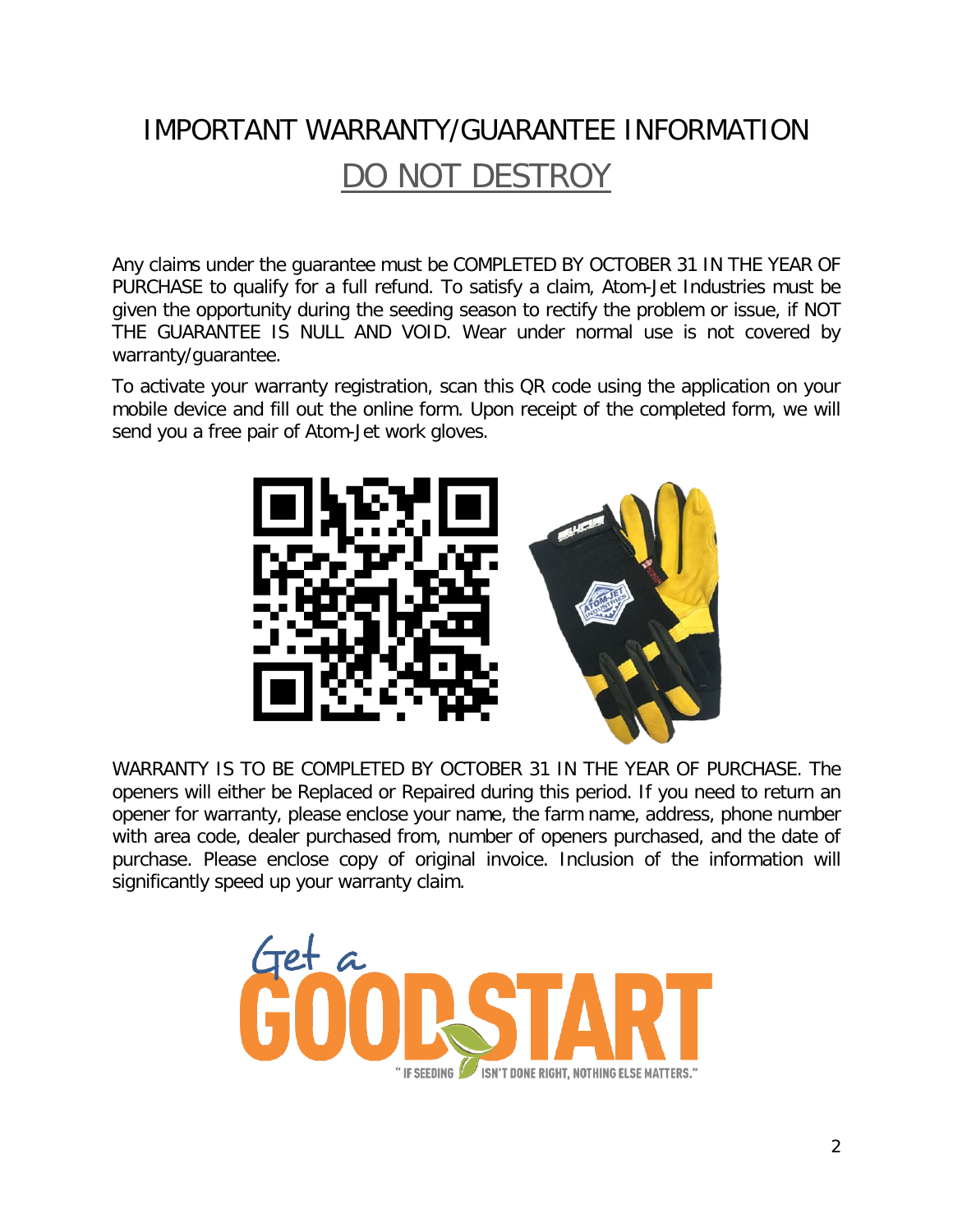### Before You Start

If seed opener length and seeding depth is a concern, a shank extension can be purchased through Atom-Jet: part  $# ZT-CZMDE1$ . This extension adds 2  $\frac{3}{4}$ " of depth to the opener.

If you think you may need an extension, mount an opener as shown in Figure 2 on the next page. Measure the vertical distance from the top bolt hole to the bottom of the point. Now, measure the distance from top bolt hole to the bottom of the point of your old openers. Contact your dealer for pricing if you think you need the additional 2 ¾" of depth.

Here is how to mount the extension and the opener to your drill: use the provided  $\frac{1}{2}$  x 2  $\frac{1}{2}$ " bolts and lock nuts to mount the extension and opener to the shank. The opener will mount on the bottom two holes of the extension. The spacer shank will not be needed when using the shank extension.



Figure 1: Install shank extension

Once mounted, follow the rest of the steps outlined in this instruction set.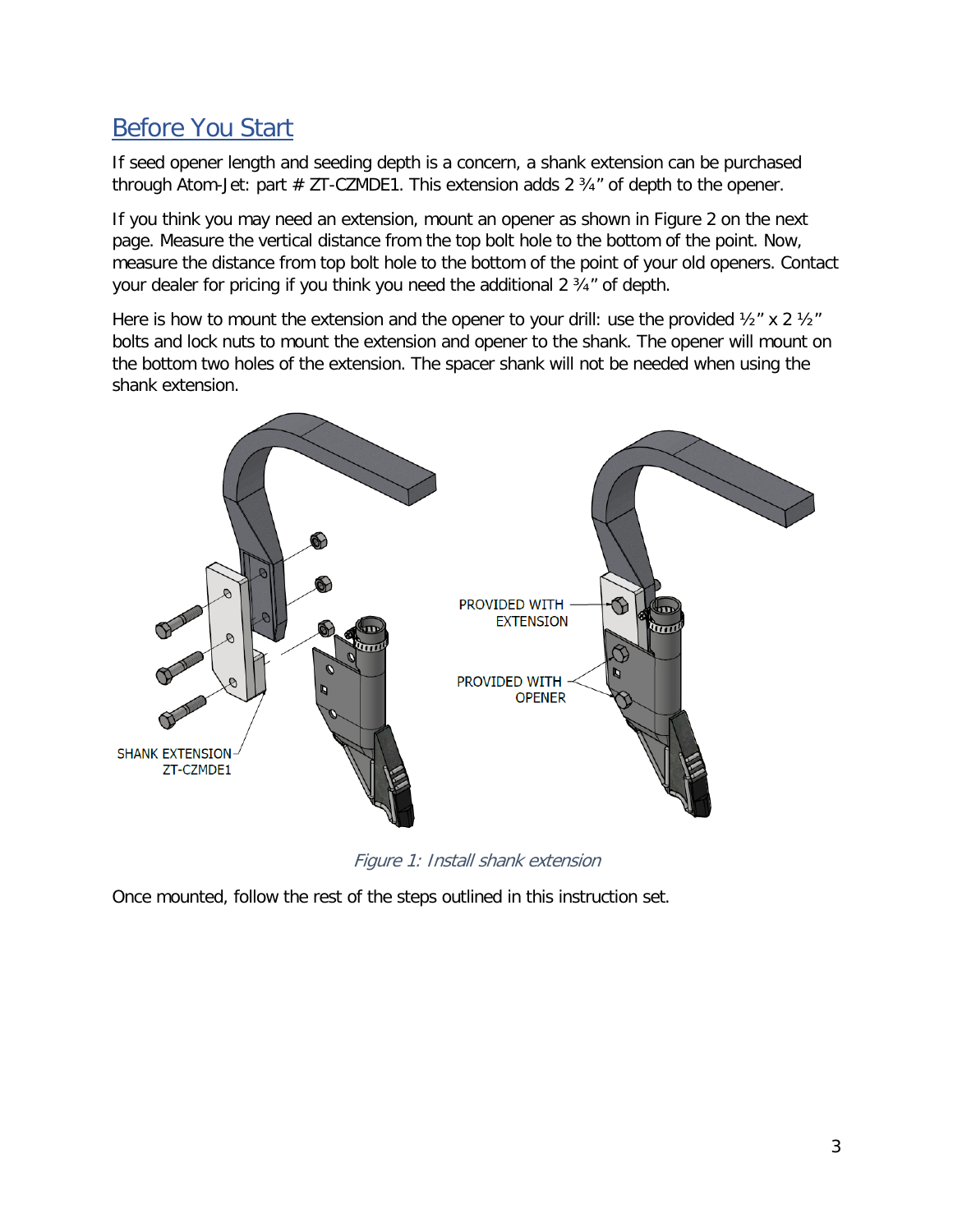#### Opener Installation

1) Bolt openers to the shank using the provided  $\frac{1}{2}$  X 2  $\frac{1}{2}$  bolts and lock nuts. Install the spacer shank between the opener and shank. Mount the openers with the wing pointed to the center of the drill.



Figure 2: Bolt opener to shank

Mounting your openers on the correct side of the drill will reduce the chances of plugging while turning with the drill in the ground. A "left" opener will have the wing pointed to the left when viewed from the back. In [Figure 3,](#page-3-0) the arrows show the direction of the wing.

<span id="page-3-0"></span>Right opener is mounted on the left side of the drill



Left opener is mounted on the right side of the drill

Figure 3: Opener orientation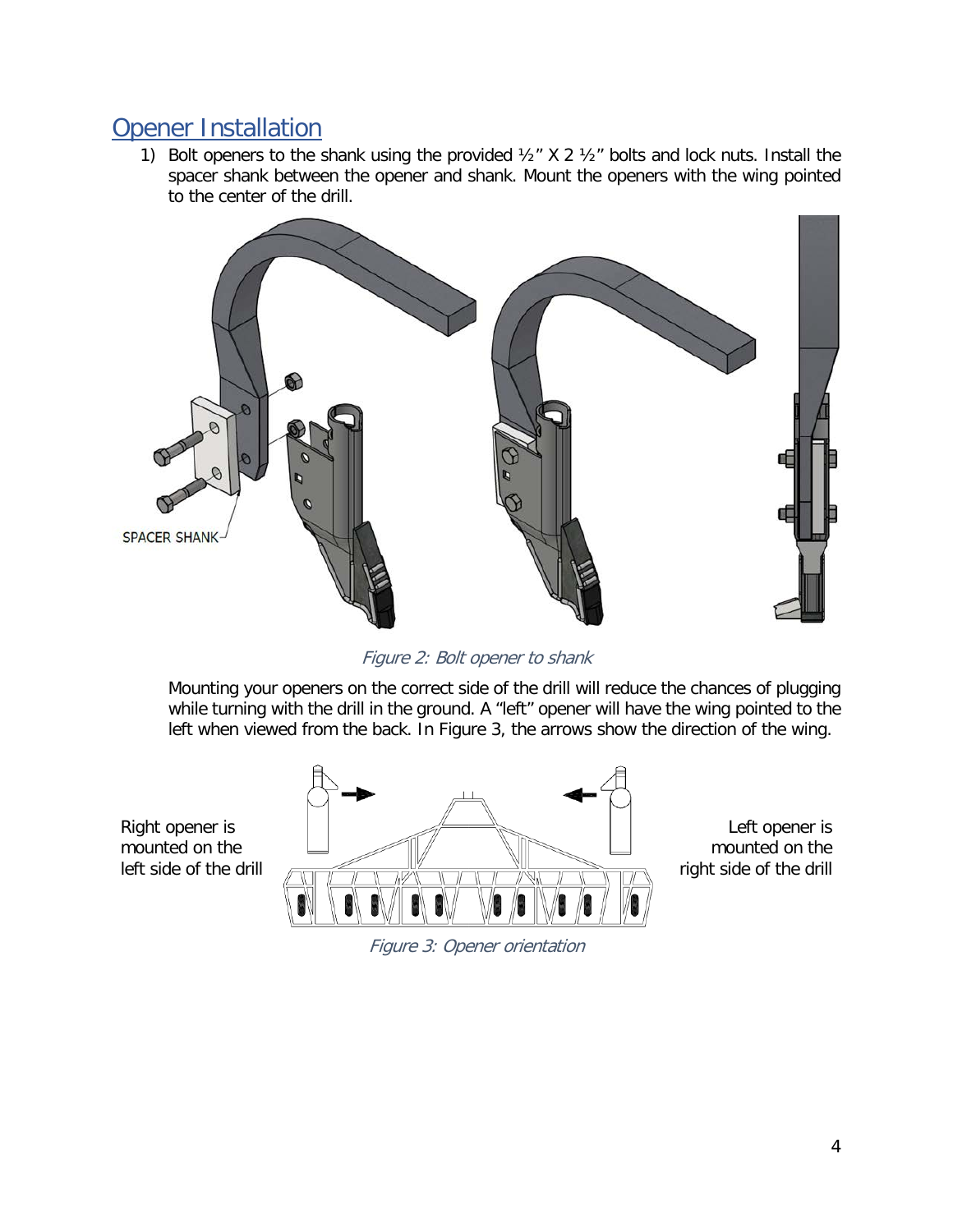2) Install the ¼" liquid tube through the hole in the bottom of the chute. Slide the tube up from the bottom then rotate the tube so it rests in the liquid tube hole.



Figure 4: Install liquid tube

3) Install the tube separator up from the bottom of the seed tube over the liquid tube. The tab in the top of the tube separator will rest on the notch in the seed tube and the liquid tube will go through the hole in the tab. The bend on the bottom will cradle the tube. The notch in the middle of the tube separator will hold the liquid tube in the middle of the seed tube.



Figure 5: Install tube separator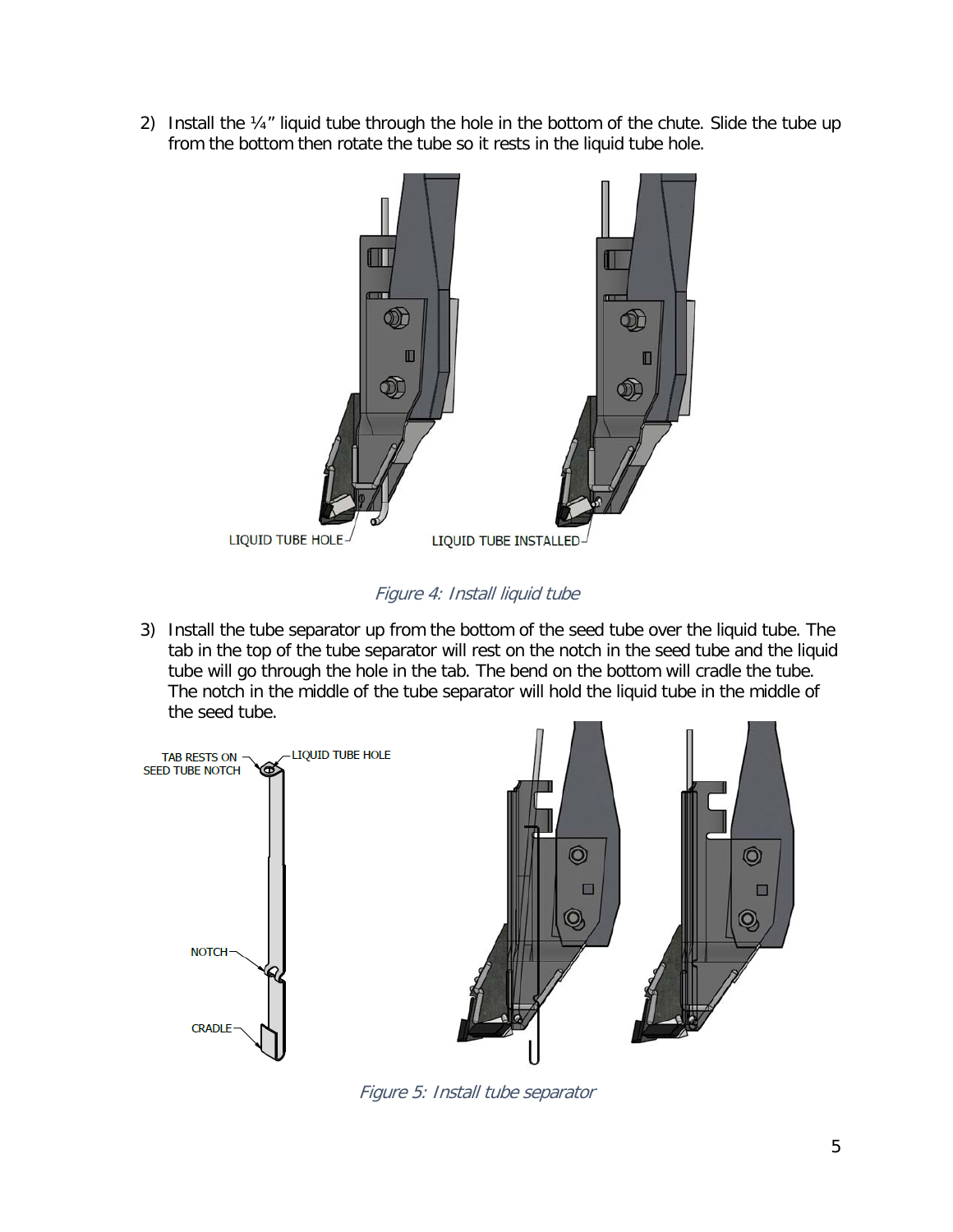4) Install the focus strip by inserting it down through the seed tube and hooking it over the rear center of the seed tube in the hose clamp slot.



Figure 6: Install focus strip

5) Insert the dry hose down into opener past the bend. The hose secures the tube separator and liquid tube in the boot. Secure the hose with the #20 hose clamp.



Figure 7: Install seed tube

Our openers are designed to allow hoses of different diameters. Hose bushings will be required for ¾" ID hoses. Short pieces of delivery hose sliced vertically and slipped over the delivery hose make good bushings. If desired, a bushing can be purchased through Atom-Jet: part OP-CB15 TUBE SPACER.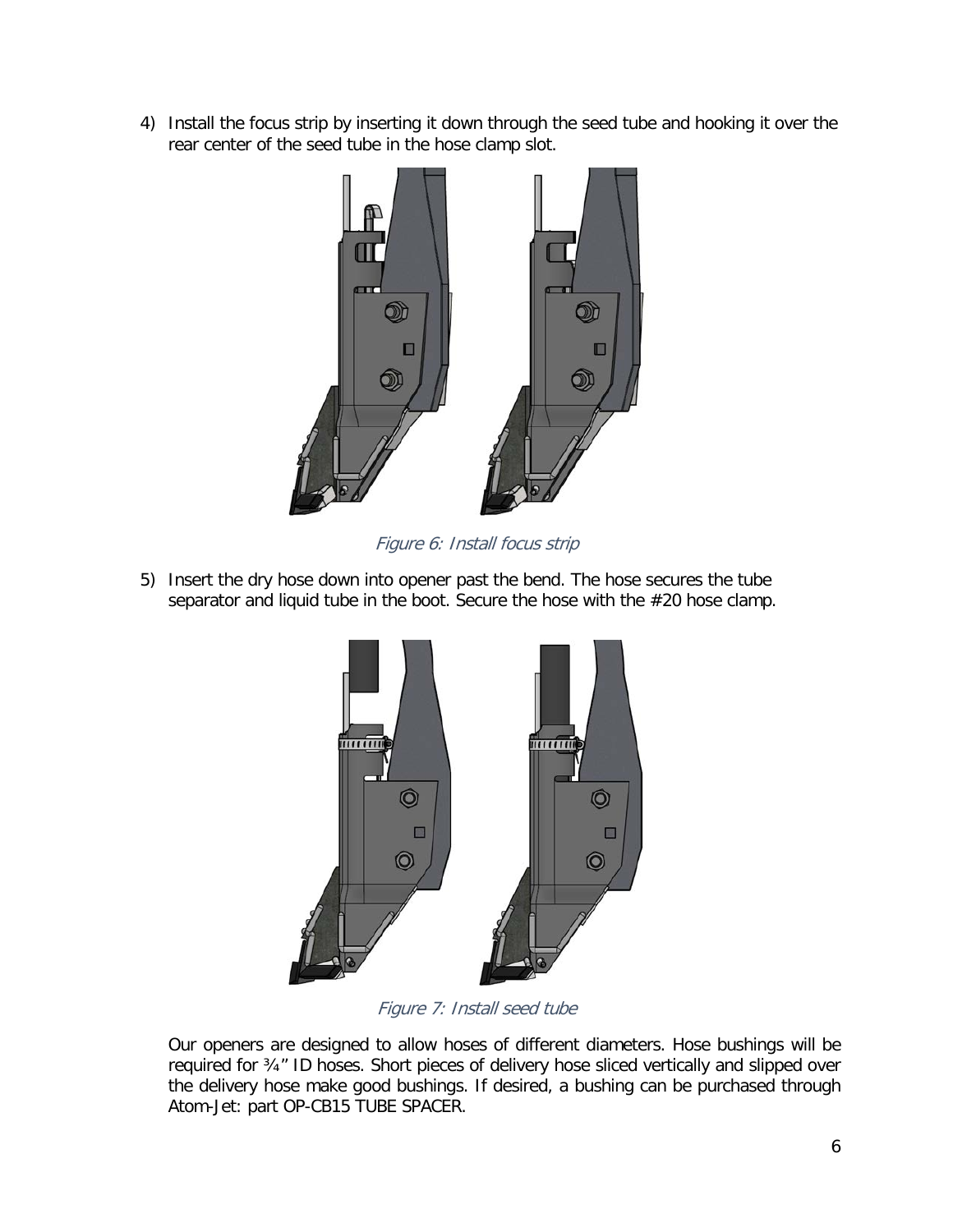6) Install the liquid fertilizer hose over the stainless steel tube and secure with the supplied #4 hose clamp.



Figure 8: Install liquid fertilizer tube